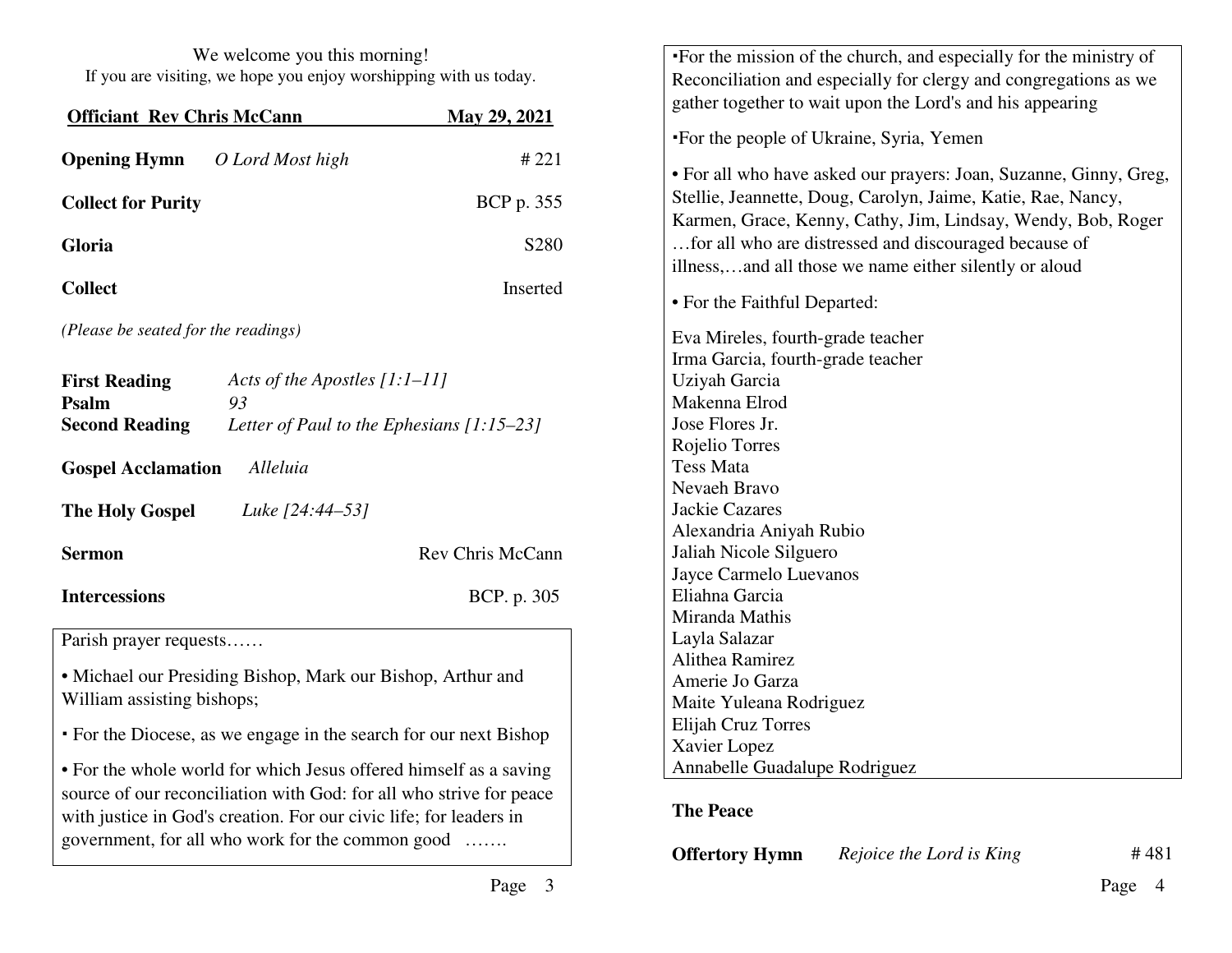## **Prayer Over The Gifts**

 **Celebrant**: Blessed be the Lord God of Israel for ever and ever. All that is in the heaven and in the earth is thine

*People: All things come of thee, O Lord, and of thine own have we given thee.* 

#### **THE GREAT THANKSGIVING**

| <b>Eucharistic Prayer</b><br>A                                                                                                                                               | <b>BCP</b> p 361 |
|------------------------------------------------------------------------------------------------------------------------------------------------------------------------------|------------------|
| <b>Sanctus</b>                                                                                                                                                               | S <sub>130</sub> |
| Lord's Prayer                                                                                                                                                                | S <sub>149</sub> |
| <b>Fraction Sentence</b><br>Alleluia. Christ our Passover is sacrificed for us;<br>Therefore let us keep the feast. Alleluia<br><b>Communion</b> - <i>Instrumental music</i> |                  |
| (Please kneel)<br><b>Prayer after Communion</b><br>An Act of Remembrance.                                                                                                    | BCP p. 366       |

**Celebrant:** They shall not grow old as we who are left grow old. Age shall not weary them, neither the years condemn. At the going down of the sun, and in the morning, we will remember them

*People:* We will remember them.

#### *(Please stand)*

| <b>Closing Hymn</b> | Surely it is God who saves me        | #679 |
|---------------------|--------------------------------------|------|
|                     | <b>Chalice Bearer:</b> Andy Blackley |      |
|                     | <b>Lectors:</b> Carolyn & Doug Dolan |      |
|                     | <b>Organist:</b> Jean Spangler       |      |

# Today's Readingss Seventh Sunday of **Easter**

### **Collect**

 Grant, we pray, Almighty God, that as we believe your onlybegotten Son our Lord Jesus Christ to have ascended into heaven, so we may also in heart and mind there ascend, and with him continually dwell; who lives and reigns with you and the Holy Spirit, one God, for ever and ever. *Amen*.

### **First Reading** *Acts of the Apostles [1:1–11]*

In the first book, Theophilus, I wrote about all that Jesus did and taught from the beginning until the day when he was taken up to heaven, after giving instructions through the Holy Spirit to the apostles whom he had chosen. After his suffering he presented himself alive to them by many convincing proofs, appearing to them during forty days and speaking about the kingdom of God. While staying with them, he ordered them not to leave Jerusalem, but to wait there for the promise of the Father. "This," he said, "is what you have heard from me; for John baptized with water, but you will be baptized with the Holy Spirit not many days from now." So when they had come together, they asked him, "Lord, is this the time when you will restore the kingdom to Israel?" He replied, "It is not for you to know the times or periods that the Father has set by his own authority. But you will receive power when the Holy Spirit has come upon you; and you will be my witnesses in Jerusalem, in all Judea and Samaria, and to the ends of the earth." When he had said this, as they were watching, he was lifted up, and a cloud took him out of their sight. While he was going and they were gazing up toward heaven, suddenly two men in white robes stood by them. They said, "Men of Galilee, why do you stand looking up toward heaven? This Jesus, who has been taken up from you into heaven, will come in the same way as you saw him go into heaven." *The Word of the Lord*.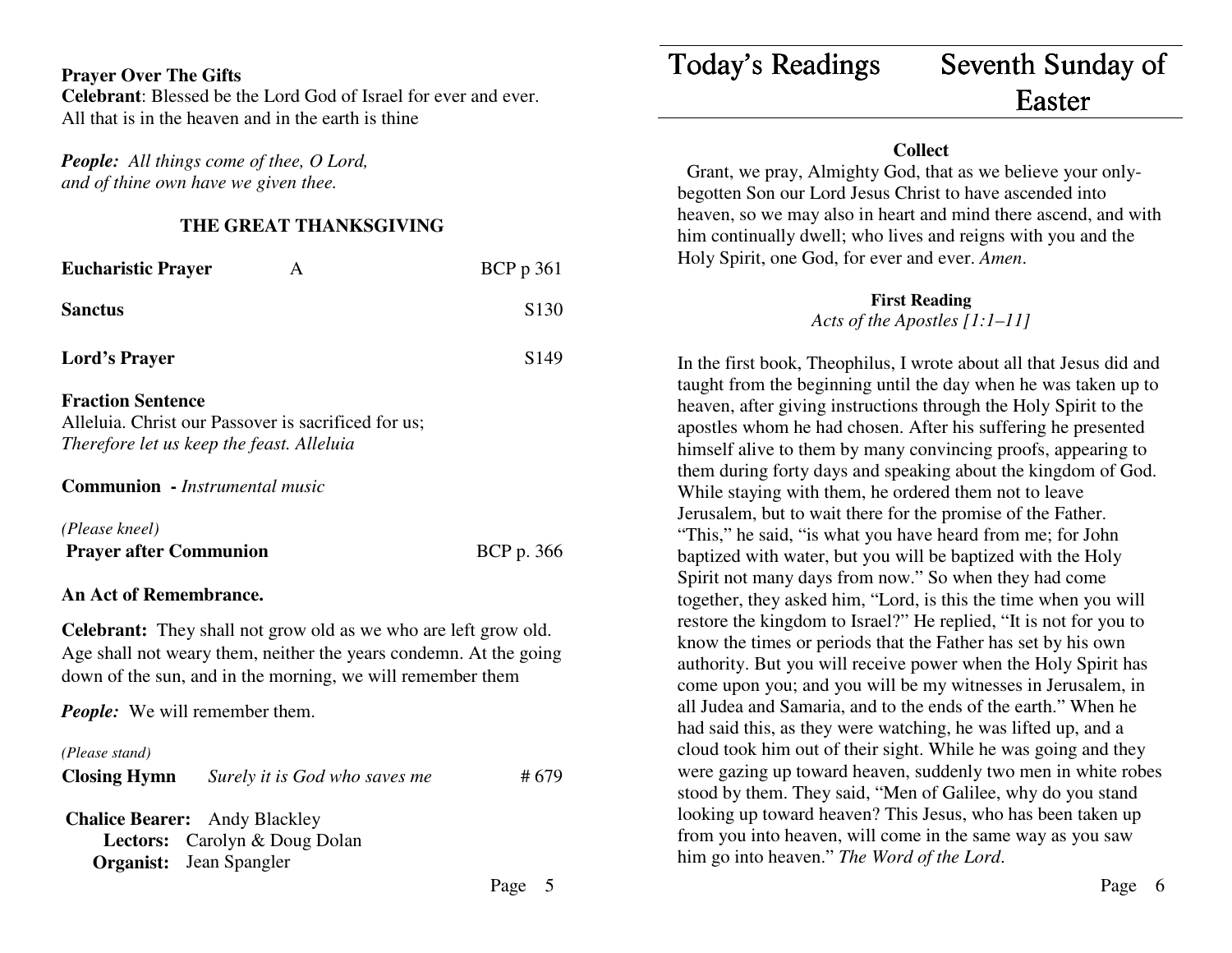# **Psalm**

*93* 

1 The Lord is King; he has put on splendid apparel; \* the Lord has put on his apparel and girded himself with strength. 2 He has made the whole world so sure \* that it cannot be moved; 3 Ever since the world began, your throne has been established; \* you are from everlasting. 4 The waters have lifted up, O Lord, the waters have lifted up their voice; \* the waters have lifted up their pounding waves. 5 Mightier than the sound of many waters, mightier than the breakers of the sea, \* mightier is the Lord who dwells on high. 6 Your testimonies are very sure, \* and holiness adorns your house, O Lord, for ever and for evermore.

#### **Second Reading**

*Letter of Paul to the Ephesians [1:15–23]* 

I have heard of your faith in the Lord Jesus and your love toward all the saints, and for this reason I do not cease to give thanks for you as I remember you in my prayers. I pray that the God of our Lord Jesus Christ, the Father of glory, may give you a spirit of wisdom and revelation as you come to know him, so that, with the eyes of your heart enlightened, you may know what is the hope to which he has called you, what are the riches of his glorious inheritance among the saints, and what is the immeasurable greatness of his power for us who believe, according to the working of his great power. God put this power to work in Christ when he raised him from the dead and seated him at his right hand in the heavenly places, far above all rule and authority and power and dominion, and above every name that is named, not only in this age but also in the age to come.

And he has put all things under his feet and has made him the head over all things for the church, which is his body, the fullness of him who fills all in all. *The Word of the Lord*.

# **Gospel** *Luke [24:44–53]*

Then he said to them, "These are my words that I spoke to you while I was still with you—that everything written about me in the law of Moses, the prophets, and the psalms must be fulfilled." Then he opened their minds to understand the scriptures, and he said to them, "Thus it is written, that the Messiah is to suffer and to rise from the dead on the third day, and that repentance and forgiveness of sins is to be proclaimed in his name to all nations, beginning from Jerusalem. You are witnesses of these things. And see, I am sending upon you what my Father promised; so stay here in the city until you have been clothed with power from on high." Then he led them out as far as Bethany, and, lifting up his hands, he blessed them. While he was blessing them, he withdrew from them and was carried up into heaven. And they worshiped him, and returned to Jerusalem with great joy; and they were continually in the temple blessing God. *The Gospel of the Lord.*